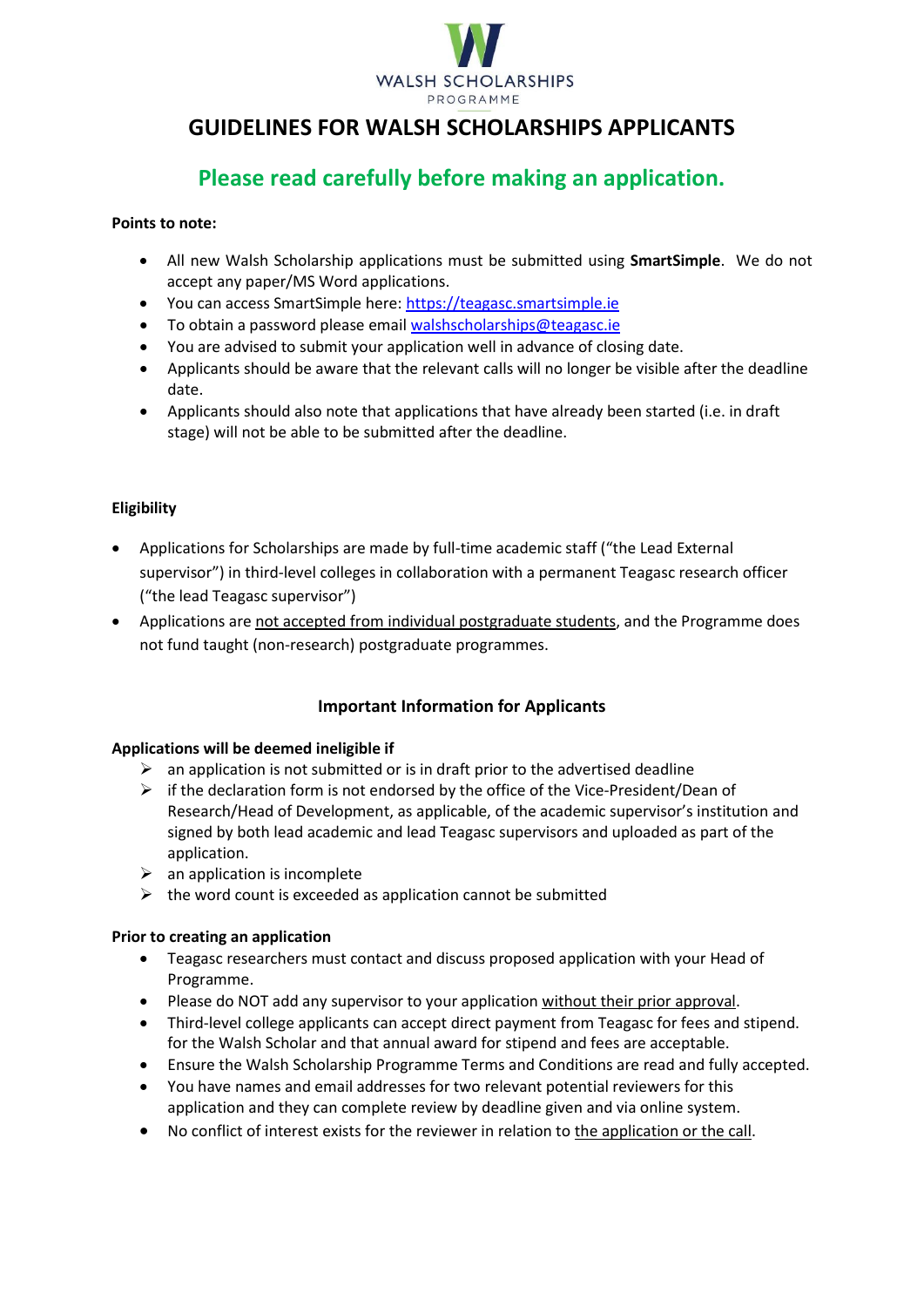

#### **Evaluation Process**

- a) All Walsh Scholarships applications will be sent for external peer review.
- b) These applications will be further assessed by a Teagasc-appointed Technical Evaluation Panel (TEP), which will draw up a recommended list of proposals for funding.
- c) The recommended list will be submitted to an internal Teagasc panel comprising the Director of Teagasc, the Director of Research and the Walsh Scholarships Programme Manager (WSP). They will agree a final list of proposals for submission to the Teagasc Authority.
- d) The Teagasc Authority will approve the final list of proposals for funding.
- e) All applicants will be notified of the outcome and provided with feedback from the external reviewers.

#### **Assessment Criteria**

Applications will be assessed under the following four criteria headings

- Scientific background, technical quality and relevance to Teagasc of the application (50%)
- Tasks (20%)
- Expected benefits (10%)
- Supervision and resources (20%)

# **Registering as an application**

#### **Registering as an external applicant for the first time**

Academic staff in a third-level institution who wish to register as an applicant for the first time must click<https://teagasc.smartsimple.ie/files/437490/f101946/applicant.html> and complete the application registration page.

- I. The organisation to which you belong must be registered before an individual can register.
- II. If your organisation is already registered in the system it will appear once you begin to type it in the field entitled Organisation.
- III. If your organisation does not appear on the list please email [walshscholarships@teagasc.ie](mailto:walshfellowships@teagasc.ie)
- IV. **Note:** Please ensure that your spam filter will not block the email address noreply@teagasc.ie. Preferably add this address to your contacts/address book before registering.
- V. Upon first login, users will be asked to change their password

# **Registering as an Teagasc applicant for the first time**

Teagasc staff who don't have access to the application portal should contact [walshscholarships@teagasc.ie](mailto:walshfellowships@teagasc.ie)

If you are already registered as an application but have forgotten your password, please just click on Forgot Password? on the portal page and a system generated new temporary password will be sent to your email address.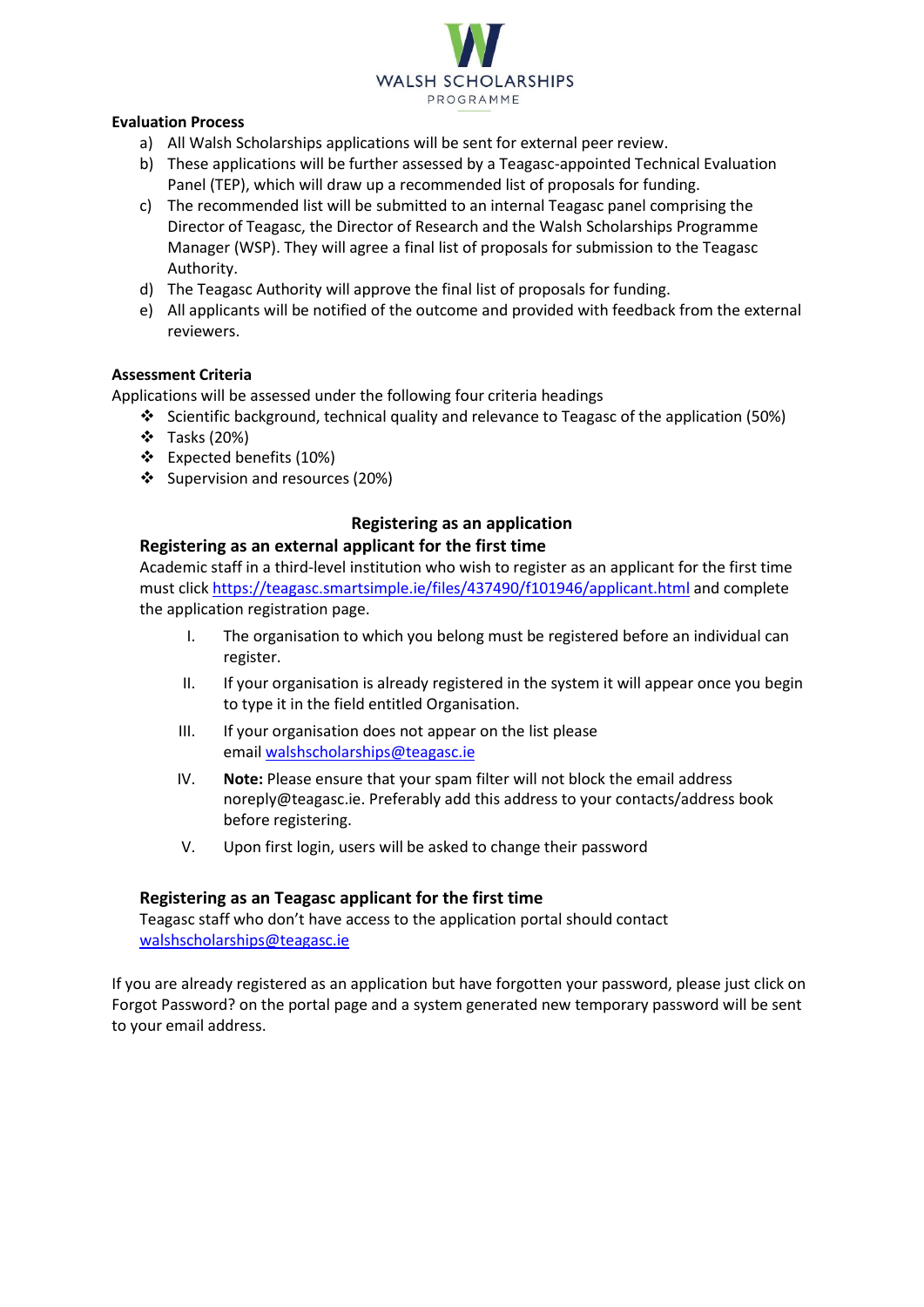

# **USING TEAGASC ONLINE APPLICATION SYSTEM**

#### **Please note the following when using the system:**

- External applicants can create a Walsh Scholarship application using 2023 Walsh Scholarships Call.
- Teagasc Researchers: if the application is associated with the annual Research Project Call, the Teagasc researcher must initiate the Walsh Scholarship application and add the external supervisors and save the application. This will allow external supervisor(s) to view/modify the Walsh Scholarship application only.
- The proposed start dates for internal funded Walsh Scholars is on or after September of the following year.
- $\cdot \cdot$  No alterations can be made to an application once it has been submitted. Therefore it is important to check and re-check the application form until you are fully satisfied with all sections of your application before you click 'Submit Application'.
- Please ensure all email addresses are correct **prior** to submission as once submitted no alternations are possible and automatic notification will not be received.
- $\cdot \cdot$  To avoid loss of progress, applicants are advised to save their applications as often as possible. To do this, click 'Save Draft' at the bottom of the page.
- If you enter information into HTML and **do not save** before closing the page this information will be lost.
- \* You can use copy and paste into a rich text field and format the text.
- $\div$  If the Walsh Scholarship application is associated with a new research project call application, the number of Walsh Scholarships applications submitted must equal the number of Walsh Scholars required before the project application can be submitted.
- $\div$  Please note that the organisation of the external supervisor must be already on the system before they can be added. If the organisation of the supervisor is not on the system you should contac[t walshscholarships@teagasc.ie.](mailto:walshfellowships@teagasc.ie)

#### **Login**

Once you have received your username and password access via [https://teagasc.smartsimple.ie/s\\_Login.jsp](https://teagasc.smartsimple.ie/s_Login.jsp)

#### CLICK APPLY UNDER THE HEADING 2023 WALSH SCHOLARSHIPS CALL

You will be greeted with the following screen which will be your **Home Page**. You can create and edit application prior to the applicant deadline. You can also edit or change your profile details.

#### 2023 Walsh Scholarships Call

Submission deadline for information is: 15/09/2022 14:00

**Apply** 

#### **Application Form**

The SmarSimple application form has 7 sections as follows:

• Section 1: Categorisation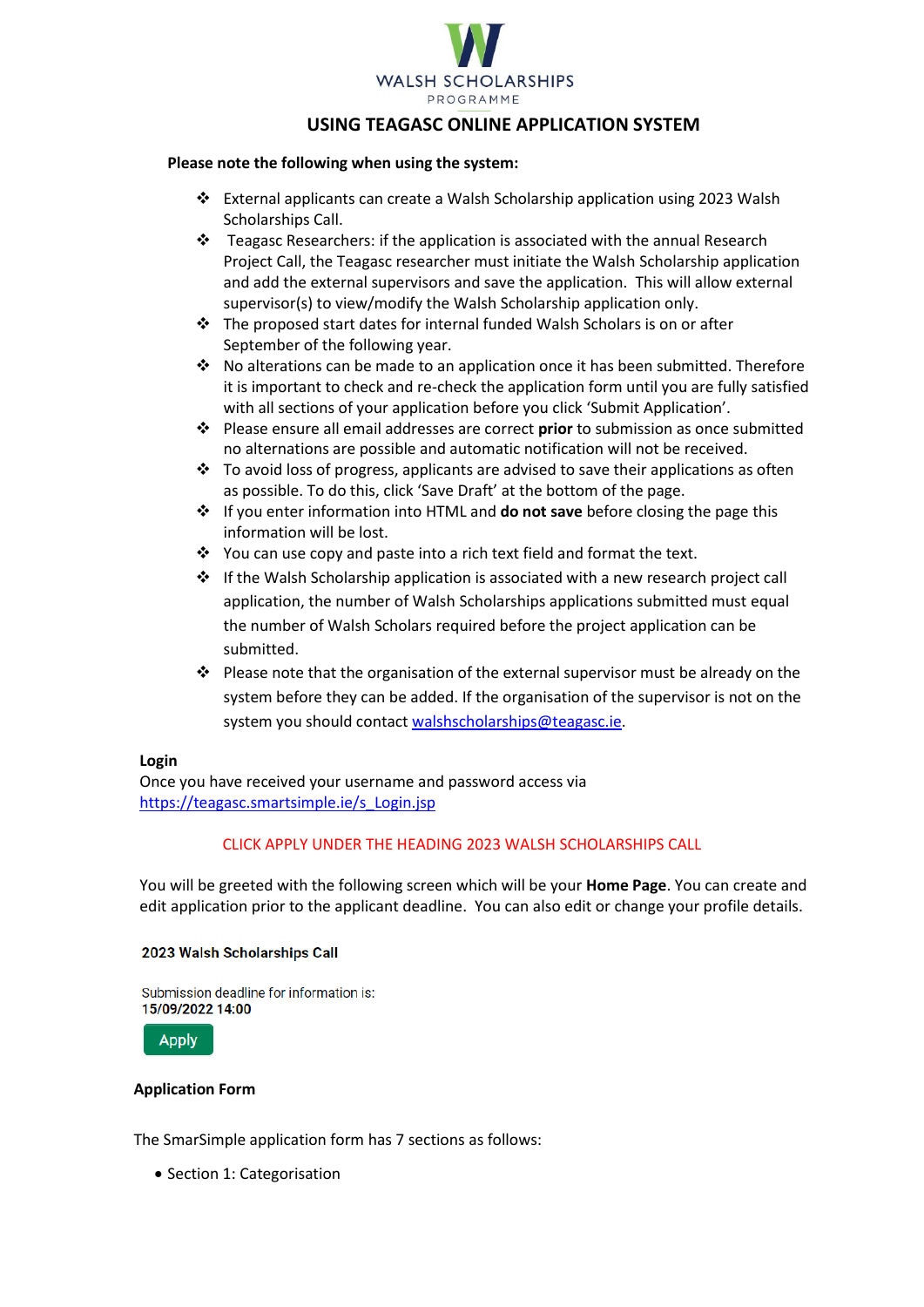

- Section 2: Description
- Section 3: Co-Supervisors
- Section 4: Workplan
- Section 5: Funding
- Section 6: Declaration
- Section 7: Communications (not completed by applicant)
- Section 8: Other

The relevant part of each section must be completed. Each section will be described in more detail below.

|                | Walsh Scholarship |             |                |          |         | (i)                |
|----------------|-------------------|-------------|----------------|----------|---------|--------------------|
| <b>GENERAL</b> | CATEGORISATION    | DESCRIPTION | CO-SUPERVISORS | WORKPLAN | FUNDING | <b>DECLARATION</b> |
|                |                   |             |                |          |         |                    |

# **Section 1: Categorisation**

#### **Teagasc Supervisors**

- To add a Teagasc supervisor, click 'Add Teagasc supervisor.
- Enter the email address and the Surname of the supervisor.

**Programme, Department and Location:** automatically populated from Teagasc lead supervisor profile.

#### **External Supervisors**

- To add an external supervisor, click 'Add External supervisor.
- Fill in the details of the external supervisor.

**University**: automatically populated from External lead supervisor profile. **GENERAL CATEGORISATION** DESCRIPTION CO-SUPERVISORS **WORKPLAN FUNDING DECLARATION**  $\sum$  (i)  $\Gamma$ ▼ Associate Co-Supervisors \* Lead External and Lead Teagasc Supervisors must be added here. Once added, the lead supervisors will be displayed on the Supervisor table under the Co-Supervisors tab. You may need to add yourself as a Lead Supervisor if you do not appear in the Supervisor list as a Lead **Supervisor** Add Lead Teagasc Supervisor Add Lead External Supervisor The below fields are for your Lead Teagasc Supervisor whom you can add above

**Qualification:** Choose from the drop-down menu.

**Duration in month:** This should tally with qualification chosen.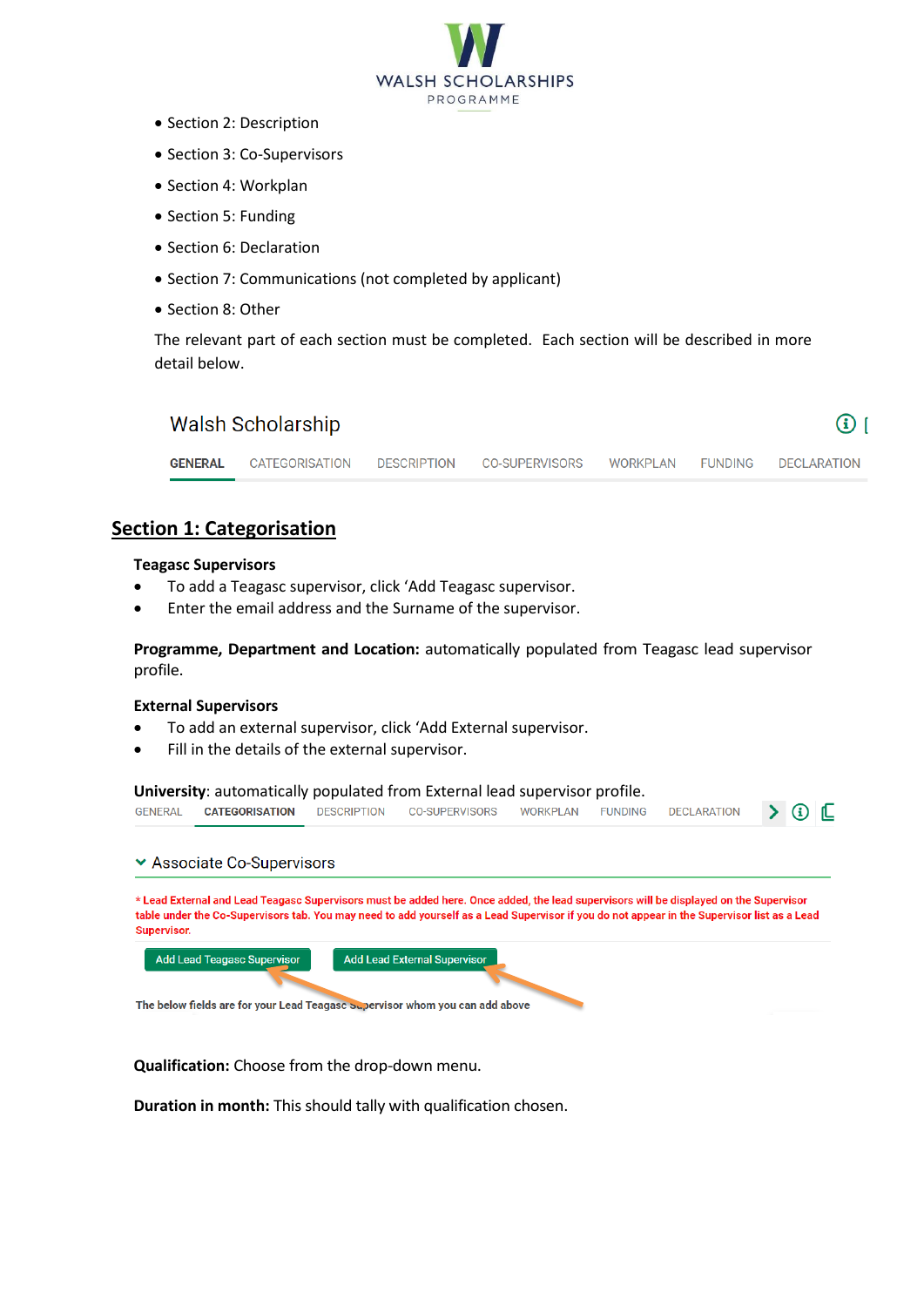

**Proposed Start Date:** Enter the start date for the Walsh Scholar. Please note that WS's cannot start before the 01 September in the following year. If you enter a start date before the 01 September of the following (Call) year SmartSimple will alert you when you are submitting your application.

**Proposed End Date:** Enter the Walsh Scholar end date.

**Project Code:** Teagasc researchers can link your application to an on-going/approved project. Enter the four digit Smartsimple number of the project into the 'Project Code' field. If there is no project leave blank.

**Review Application – PDF:** you can view your application in pdf format at any stage by clicking on the 'Open' button.

**Please remember to click on 'save draft' as you proceed through your application form**

# **Section 2: Description**

| <b>GENERAL</b>  | <b>CATEGORISATION</b>                                            | <b>DESCRIPTION</b> | <b>CO-SUPERVISORS</b> | WORKPLAN | <b>FUNDING</b> | <b>DECLARATION</b> | $\rightarrow$ |
|-----------------|------------------------------------------------------------------|--------------------|-----------------------|----------|----------------|--------------------|---------------|
|                 | * Walsh Scholarship Title                                        |                    |                       |          |                |                    |               |
|                 |                                                                  |                    |                       |          |                |                    |               |
|                 | * Postgraduate Project Abstract                                  |                    |                       |          |                |                    |               |
| (Max 300 Words) |                                                                  |                    |                       |          |                |                    |               |
|                 |                                                                  |                    |                       |          |                |                    |               |
|                 | $\bullet$ DAQ $\prime$ Font $\bullet$ Size $\bullet$ A $\bullet$ |                    |                       |          |                |                    |               |

**Title:** This should provide a clear and concise description of the scholarship that allows a reader to easily assess his or her potential interest in the scholarship without reading further.

**Postgraduate Project Abstract:** This should be a succinct and accurate summary of the proposed postgraduate work, in less than 300 words.

**Objectives:** This should be less than 100 words.

**Justification**: This should be clear in setting out the reason for the proposal, e.g. economic, gaps in existing knowledge, expected benefits etc. in less than 400 words.

**Methodology and other details:** This should include sufficient detail to enable an external reviewer to establish the hypotheses, relevance /appropriateness of methodologies being propose in less than 1500 words.

**Expected Benefits:** This should include deliverables, any industry impacts and describe any stakeholder involvement in the project in less than 400 words.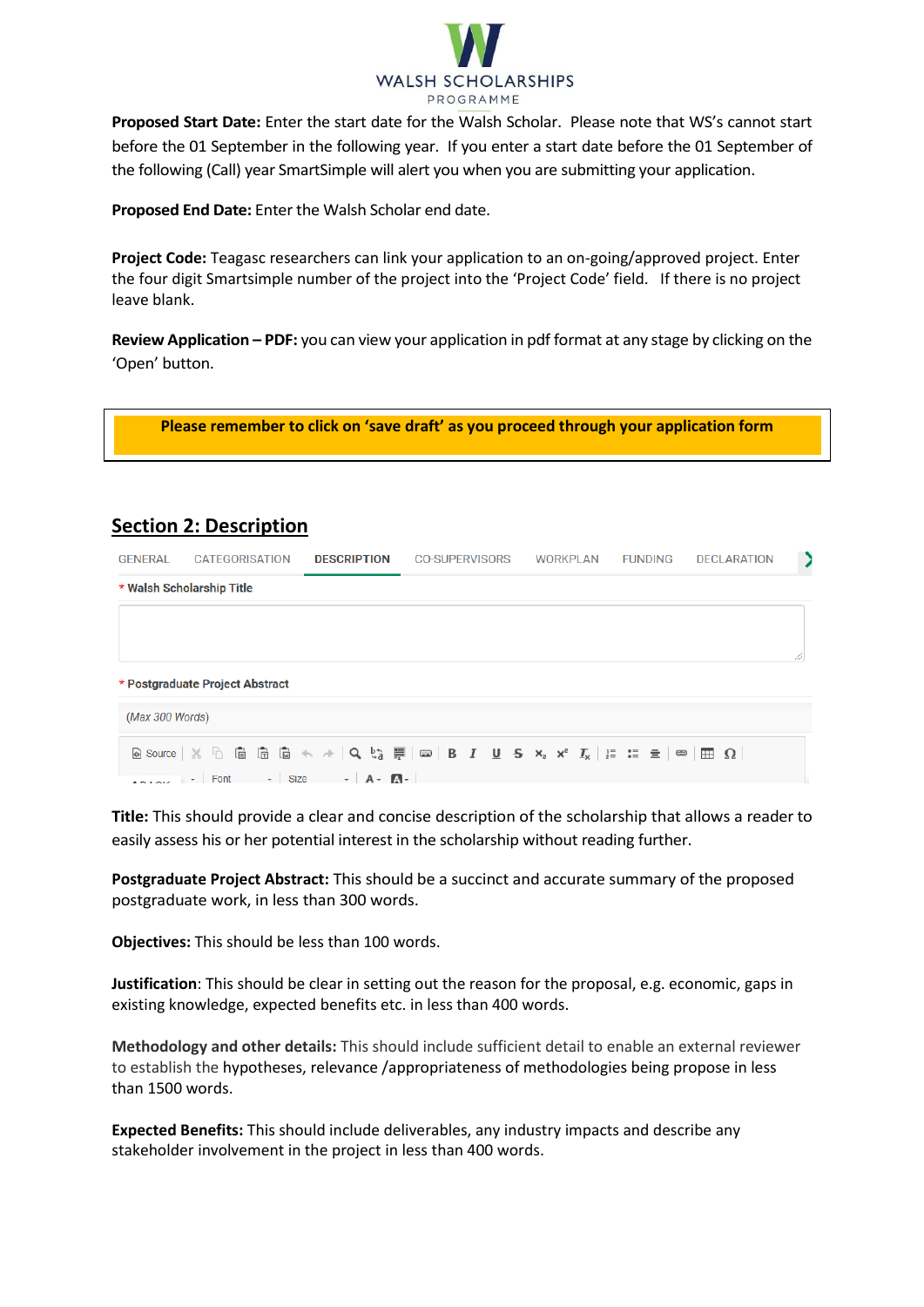

**Briefly describe the college commitment to the development of the postgraduate student:** This should include a list of the university training courses - e.g. experimental design, statistics and professional development modules that will be available to the Walsh Scholar in less than 300 words.

Add Student

**Students:** Click on **and list the five most recent (completed)** PhD students supervised by

either or both lead applicants. Click on and the next line will appear and at the end of the line if you wish to delete the line. You must click Save before Close or the information inputted will be lost

| Project Code: 0000                                                                                                                             |                       |                   |                                                                                               |                                      |                |
|------------------------------------------------------------------------------------------------------------------------------------------------|-----------------------|-------------------|-----------------------------------------------------------------------------------------------|--------------------------------------|----------------|
| Teagasc<br>Title:                                                                                                                              |                       |                   |                                                                                               |                                      |                |
| <b>Applicant: Hilary King</b>                                                                                                                  |                       |                   |                                                                                               |                                      |                |
|                                                                                                                                                |                       |                   | (please indicate funding agency, start year, thesis submission year and significant outputs). |                                      |                |
| <b>Students</b>                                                                                                                                |                       |                   |                                                                                               |                                      |                |
| <b>Name</b>                                                                                                                                    | <b>Funding Agency</b> | <b>Start Year</b> | <b>Thesis Submission</b><br>Year                                                              | <b>Significant</b><br><b>Outputs</b> |                |
|                                                                                                                                                |                       |                   |                                                                                               |                                      | $\pmb{\times}$ |
|                                                                                                                                                |                       |                   |                                                                                               |                                      | $\mathbf{x}$   |
| Please list, where appropriate, the five most recent (completed) students supervised by either or both applicants<br>Hilary King<br><b>ADD</b> |                       |                   |                                                                                               |                                      |                |
|                                                                                                                                                |                       |                   |                                                                                               |                                      |                |

**Please remember to click on 'save draft' as you proceed through your application form**

# **Section 3: Co-Supervisors**

| <b>GENERAL</b>                     | <b>CATEGORISATION</b>            | <b>DESCRIPTION</b>              | <b>CO-SUPERVISORS</b> | <b>WORKPLAN</b>                                     | <b>FUNDING</b> | <b>DECLARATION</b>            |
|------------------------------------|----------------------------------|---------------------------------|-----------------------|-----------------------------------------------------|----------------|-------------------------------|
|                                    | ▼ Associate Co-Supervisors       |                                 |                       |                                                     |                |                               |
| Create & Associate<br>this project | <b>External Supervisors with</b> | <b>Add External Supervisors</b> |                       | Find & Associate Teagasc<br>Staff with this project |                | <b>Add Teagasc Supervisor</b> |

#### **External Supervisors**

- To add an external supervisor, click 'Add External supervisor.
- In the organisation box start typing in the name of their organisation and organisations should start appearing starting with that initial to choose from. If the organisation is not there, you must email [walshscholarships@teagasc.ie](mailto:walshfellowships@teagasc.ie)
- Fill in the details of the external supervisor.
- Click on **Associate Supervisor** and the supervisor will be added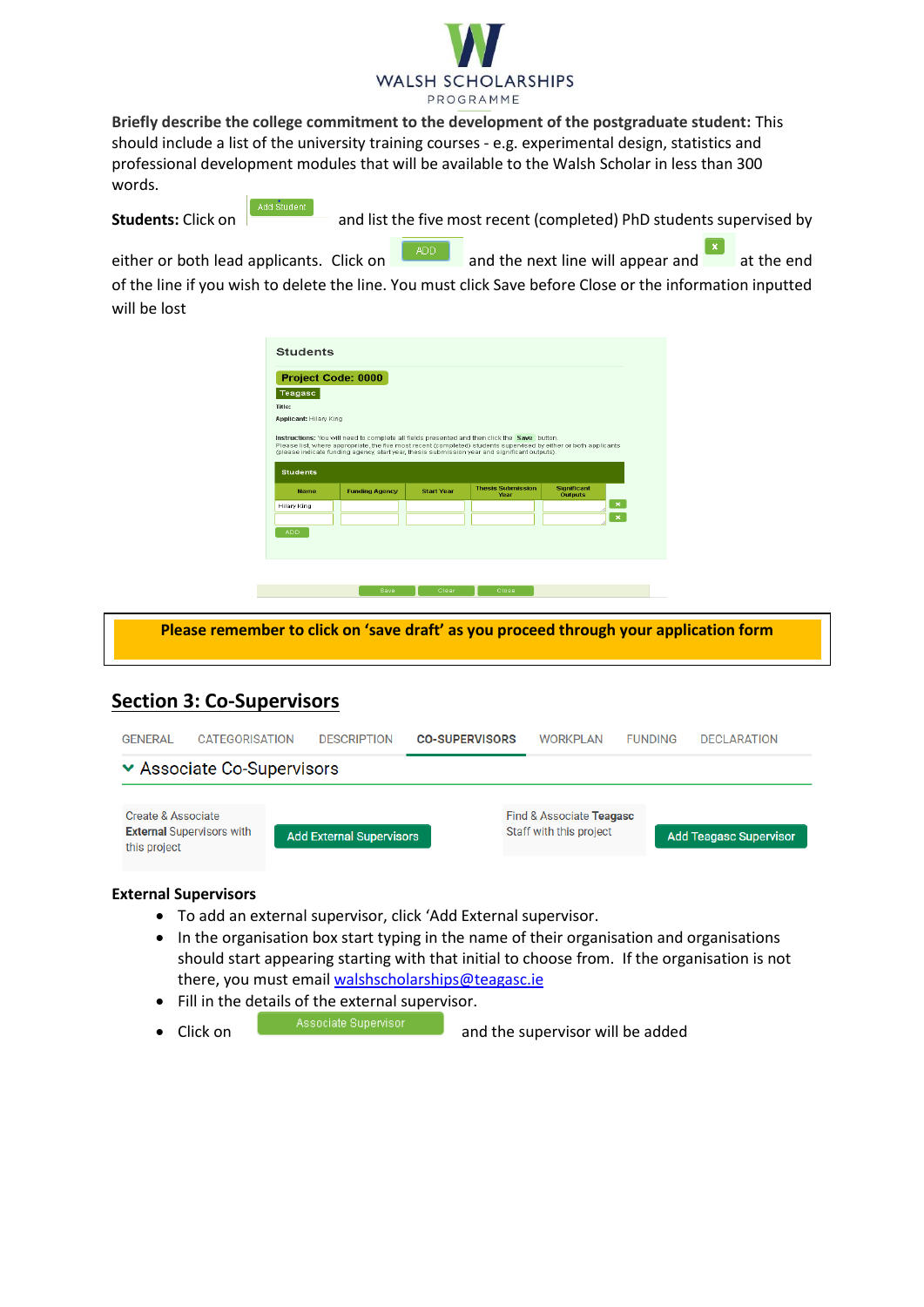

|                      | Add External Sup         |  |
|----------------------|--------------------------|--|
| *Organisation        | Maynooth                 |  |
| *Department          |                          |  |
| *Prefix              | Select One               |  |
| *First Name          |                          |  |
| *Last Name           |                          |  |
| Job Title            |                          |  |
| *Supervisor Type     | Select One               |  |
| *Email               |                          |  |
| Address 1            |                          |  |
| Address <sub>2</sub> |                          |  |
| City                 |                          |  |
| County               |                          |  |
| *Country             | ------ Select One ------ |  |
| Postal Code          |                          |  |
|                      | Associate Supervisor     |  |
|                      | Clear Fields             |  |
|                      | Close                    |  |

#### **Teagasc Supervisors**

- To add a Teagasc supervisor, click 'Add Teagasc supervisor.
- Enter the email address and the Surname of the supervisor, then click on Retrieve Teagasc Supervisor

| Teagasc Supervisor Email:        |                             |  |
|----------------------------------|-----------------------------|--|
| Teagasc Supervisor Last<br>Name: |                             |  |
|                                  | Retrieve Teadasc Supervisor |  |

All supervisors will appear in the table shown in the tab.

If you want to remove a supervisor you have associated with your application while it is still in draft status, in the supervisors list, click the 'remove' button in line with the supervisor's name.

**Walsh Scholar Location:** To add the Walsh Scholar location, select the location from the dropdown list for each year.

**Suggested Reviewers:** You must enter details for two potential reviewers and ensure their emails are correct.

**Please remember to click on 'save draft' as you proceed through your application form**

# **Section 4: Tasks and Workplan**

**Workplan:** The objective here is to clearly demonstrate that thought has been given the major components of the work plan rather than being overly prescriptive. If the application is for MSc the start or finish must in workplan must be equal or less than 24, 36 for PhD and 48 for 4 Year PhD.

Click **Click** Create Workplan and complete the table, click Save then Close. You can go back into the table again and edit the details or delete the line.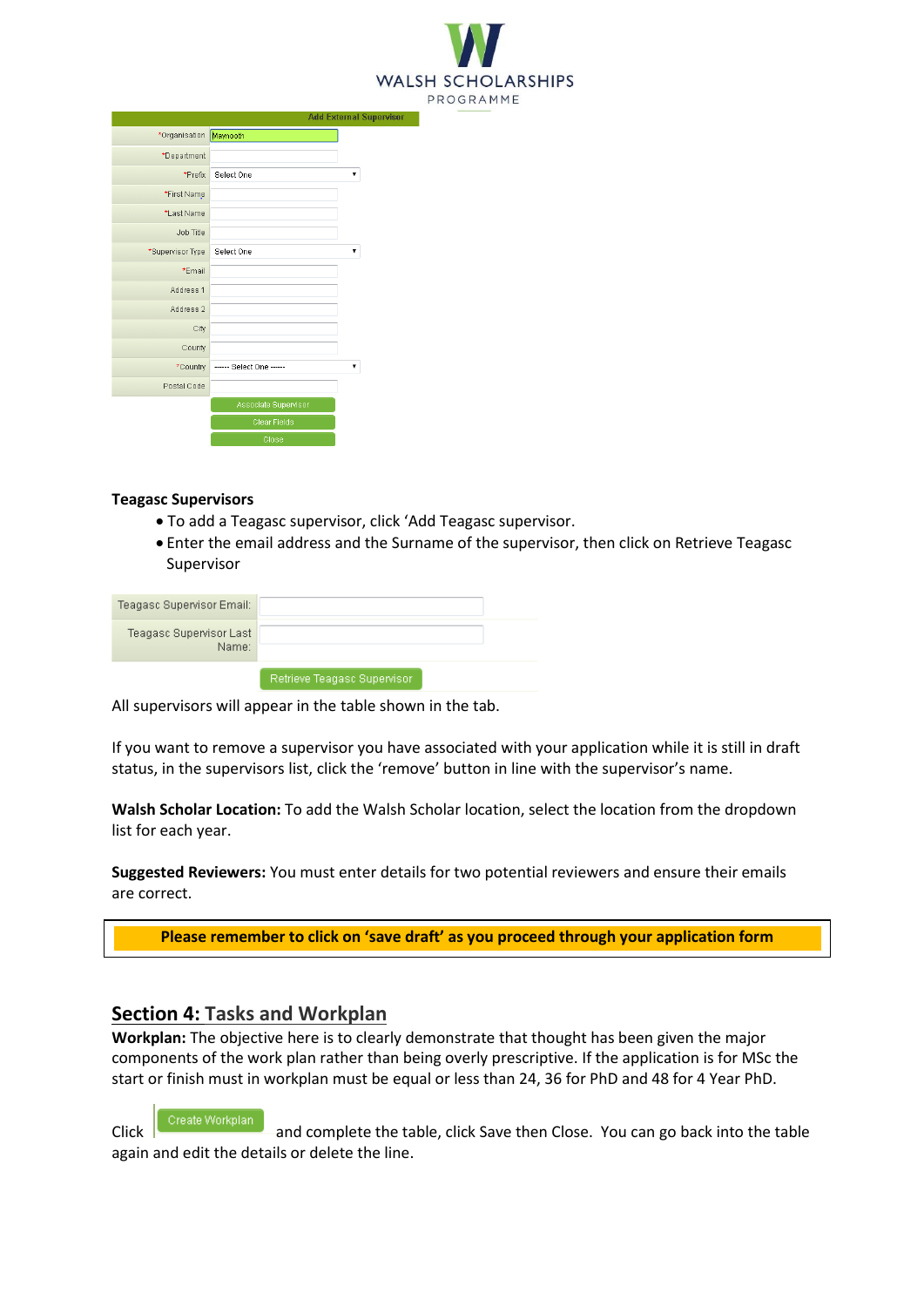

You must create work plan for the Postgraduate and the objective is to clearly demonstrate that thought has been given to the major components of the work plan rather than being overly prescriptive. You should include literature review, thesis etc.

| Workplan                                                                                                                                                                    |                           |                            |                                                                                                                                                                                                                              |  |
|-----------------------------------------------------------------------------------------------------------------------------------------------------------------------------|---------------------------|----------------------------|------------------------------------------------------------------------------------------------------------------------------------------------------------------------------------------------------------------------------|--|
| Detail the Workplan associated with the project.                                                                                                                            |                           |                            |                                                                                                                                                                                                                              |  |
| . To add a Workplan item click <b>ADD</b> button.<br>• Click X button to delete a Workplan item.<br>. To clear the table and start over click the Clear button.<br>Workplan |                           |                            | . When you have detailed all the project Workplan items click Save to save Workplan items to the application<br>• If you leave this screen without pressing the <b>Save</b> button all changes to the Workplan will be lost. |  |
| <b>Title (500)</b><br>characters)                                                                                                                                           | <b>Start Month</b><br>No. | <b>Finish Month</b><br>No. | Any other relevant information (750)<br>characters)                                                                                                                                                                          |  |
| ٠                                                                                                                                                                           |                           |                            |                                                                                                                                                                                                                              |  |
| <b>ADD</b>                                                                                                                                                                  |                           |                            |                                                                                                                                                                                                                              |  |

# **Section 5: Funding**

Only complete this section if there is **any** External Funding available for the fees/stipend **or** external project funds. If there is any industry funding or in-kind contribution associated with your Walsh Scholarship application please provide details in this section and notify the Teagasc Technology Transfer Office or [techtransfer@teagasc.ie](mailto:techtransfer@teagasc.ie) before submitting your application in case there are any intellectual property implications.

| <b>GENERAL</b>     | <b>CATEGORISATION</b>                                                                            | <b>DESCRIPTION</b> | <b>CO-SUPERVISORS</b> |                               | <b>WORKPLAN</b> |                   | <b>FUNDING</b>    | <b>DECLARATION</b> |                      | Ð |
|--------------------|--------------------------------------------------------------------------------------------------|--------------------|-----------------------|-------------------------------|-----------------|-------------------|-------------------|--------------------|----------------------|---|
| <b>Funding</b>     |                                                                                                  |                    |                       |                               |                 |                   |                   |                    |                      |   |
|                    | NOTE: Only complete this section if there is any External Funding available for this application |                    |                       |                               |                 |                   |                   |                    |                      |   |
| Open               |                                                                                                  |                    |                       |                               |                 |                   |                   |                    |                      |   |
| <b>Funding Use</b> | <b>Funding Source</b>                                                                            |                    | <b>Company Name</b>   | Year <sub>1</sub>             |                 | Year <sub>2</sub> | Year <sub>3</sub> | Year 4             | <b>Project Total</b> |   |
|                    | <b>Project Code: UUUU</b>                                                                        |                    |                       |                               |                 |                   |                   |                    |                      |   |
|                    | <b>SmartsimpleTest</b>                                                                           |                    |                       |                               |                 |                   |                   |                    |                      |   |
|                    | Title:                                                                                           |                    |                       |                               |                 |                   |                   |                    |                      |   |
|                    | <b>Applicant: Brian applicant</b>                                                                |                    |                       |                               |                 |                   |                   |                    |                      |   |
|                    | Instructions: You will need to complete all fields presented and then click the Save button.     |                    |                       |                               |                 |                   |                   |                    |                      |   |
|                    | Enter one or multiple rows for Stipends and Fees                                                 |                    |                       |                               |                 |                   |                   |                    |                      |   |
|                    | And / or enter one or multiple rows for Project Funds other than Stipends and Fees               |                    |                       |                               |                 |                   |                   |                    |                      |   |
|                    | Breakdown of External Funding Payable to Teagasc                                                 |                    |                       |                               |                 |                   |                   |                    |                      |   |
|                    | <b>Expenditure</b>                                                                               |                    |                       |                               |                 |                   |                   |                    |                      |   |
|                    | <b>Funding Use</b>                                                                               |                    | <b>Funding Source</b> | <b>Company</b><br><b>Name</b> | Year 1          |                   | Year <sub>2</sub> | Year <sub>3</sub>  |                      |   |
|                    | <b>Stipend &amp; Fees</b><br>$\checkmark$                                                        |                    | $\checkmark$          |                               |                 |                   |                   |                    |                      |   |
|                    | Proiect Funds (E Y                                                                               |                    | $\checkmark$          |                               |                 |                   |                   |                    |                      |   |

You should also upload any pdf documentation confirming External Funding

**Please remember to click on 'save draft' as you proceed through your application form**